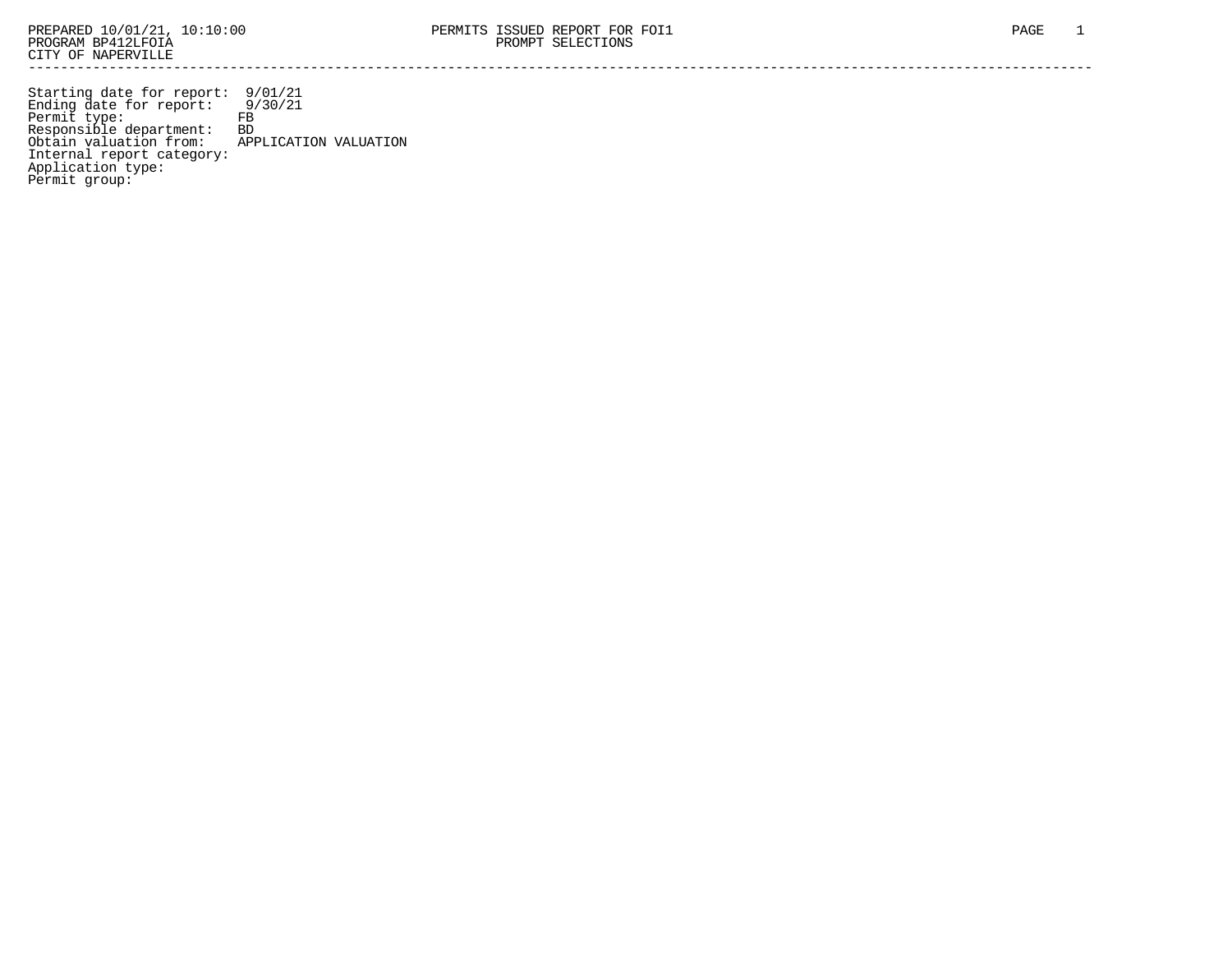## PREPARED 10/01/21, 10:10:00 PERMITS ISSUED REPORT PAGE 1 PAGE 1 PROGRAM BP412LFOI1 9/01/21 THRU 9/30/21 CITY OF NAPERVILLE **Example 20** CITY OF NAPERVILLE PERMIT TYPE - FB FINISHED BASEMENT OBTAINED VALUATION FROM APPLICATION VALUATION

| APPLICATION APPLICATION TYPE AND DESCRIPTION<br>DATE<br>VALUATION                           | Parcel Number<br>Alternate ID Code     | PROPERTY OWNER/<br>CONTRACTOR                                 |
|---------------------------------------------------------------------------------------------|----------------------------------------|---------------------------------------------------------------|
| 21-00001737 SFR SINGLE FAMILY RESIDENCE                                                     | 806 S JULIAN ST                        |                                                               |
| ----------- 4/30/21 \$850000<br>Contractor #: 630-748-9242                                  | D-08194010010000D446 -116 M HOUSE      |                                                               |
| STRUCTURE - 000 000 SFR<br>PERMIT TYPE - FB 00 FINISHED BASEMENT                            | ISSUE DATE SUBCONTRACTOR(S)<br>9/03/21 |                                                               |
| 21-00002763 SFR SINGLE FAMILY RESIDENCE                                                     | 638 THORNWOOD DR                       |                                                               |
| $------$ 6/17/21 \$2000000<br>Contractor #: 630-420-8084                                    |                                        | D-08191140070000N54 -100 CHARLESTON BUILDING                  |
| STRUCTURE - 000 000 SFR<br>PERMIT TYPE - FB 00 FINISHED BASEMENT<br>------------            | ISSUE DATE<br>9/28/21                  | SUBCONTRACTOR (S)                                             |
| 21-00002861 SFR SINGLE FAMILY RESIDENCE                                                     | 635 N MAIN ST                          |                                                               |
| $---------$ 6/23/21 \$400000<br>Contractor #: 630-984-4666                                  |                                        | D-07132060200000N340 -69               INSPIRED BY DESIGN LLC |
| STRUCTURE - 000 000 SFR<br>PERMIT TYPE - FB 00 FINISHED BASEMENT                            | ISSUE DATE<br>9/03/21                  | SUBCONTRACTOR (S)                                             |
| 21-00003133 RAL RES ALTERATIONS/REMODLING (NO NEW SQ FTG) 1512 RIPARIAN DR                  |                                        |                                                               |
| ----------- 7/08/21<br>\$31520<br>Contractor #: 708-655-6575                                |                                        | D-08311050010000N305 -160 K7 CONSTRUCTION, LLC                |
| STRUCTURE - 000 000 BASEMENT FINISH<br>PERMIT TYPE - FB 00 FINISHED BASEMENT<br>----------- |                                        | PARKER ELECTRIC                                               |
| 21-00003177 SFR SINGLE FAMILY RESIDENCE                                                     | 4044 ALFALFA LN                        |                                                               |
| $------$ 7/12/21 \$670000<br>Contractor #: 630-428-4800                                     |                                        |                                                               |
| STRUCTURE - 000 000 SFR<br>PERMIT TYPE - FB 00 FINISHED BASEMENT<br>-----------             | ISSUE DATE SUBCONTRACTOR(S)<br>9/27/21 |                                                               |
| 21-00003292 SFR SINGLE FAMILY RESIDENCE                                                     | 844 S JULIAN ST                        |                                                               |
| $---------$ 7/15/21 \$902000<br>Contractor #: 630-748-9242                                  | D-08194010460000N1861-116              | M HOUSE                                                       |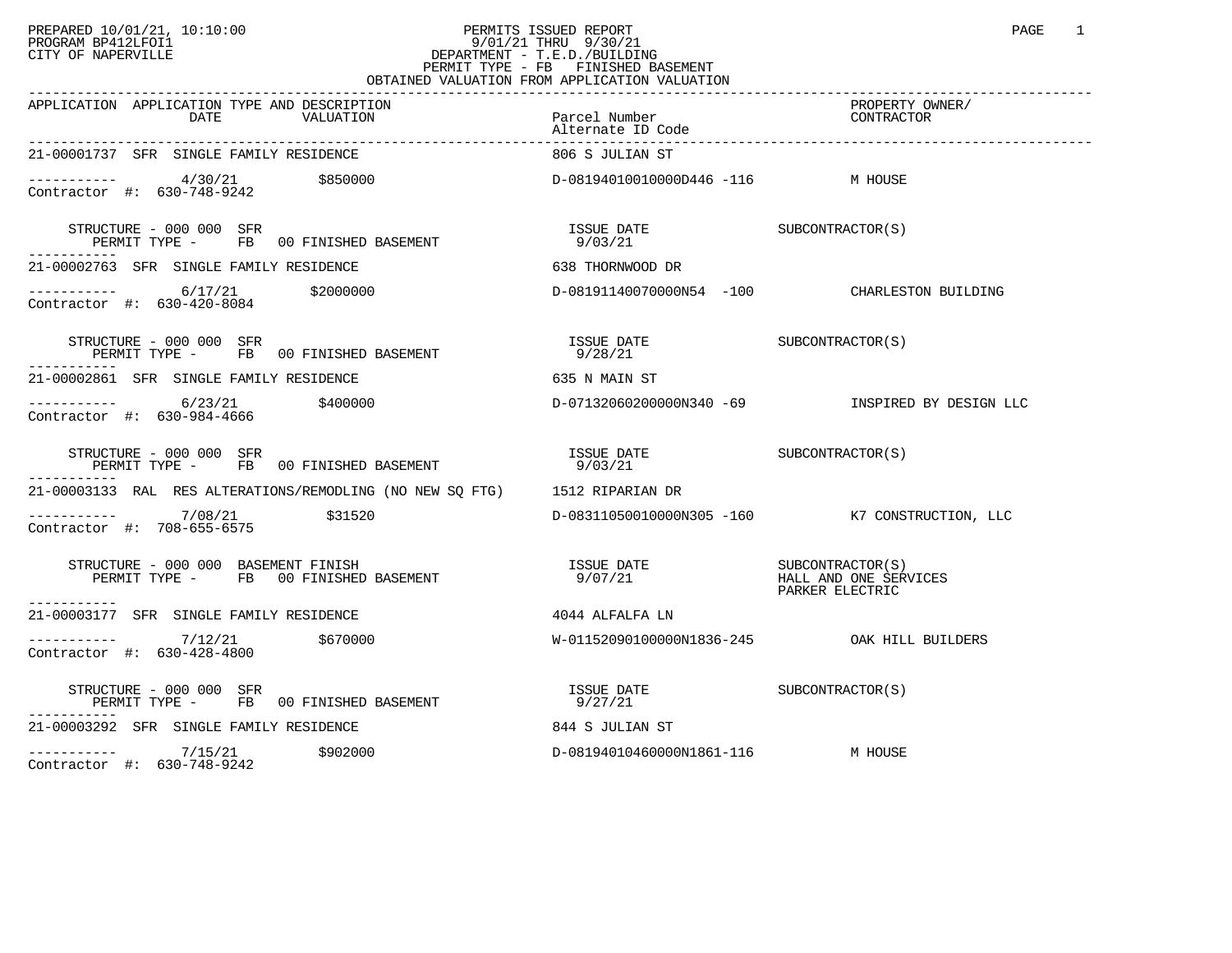## PREPARED 10/01/21, 10:10:00 PERMITS ISSUED REPORT PAGE 2<br>PROGRAM BP412LFOI1 PROGRAM PROGRAM BP412LFOI1 PROGRAM BP412LFOI1 9/01/21 THRU 9/30/21 CITY OF NAPERVILLE **Example 20** CITY OF NAPERVILLE PERMIT TYPE - FB FINISHED BASEMENT OBTAINED VALUATION FROM APPLICATION VALUATION

| APPLICATION APPLICATION TYPE AND DESCRIPTION<br>DATE<br>VALUATION                                                                                                              | Parcel Number<br>Alternate ID Code     | PROPERTY OWNER/<br>CONTRACTOR                                           |
|--------------------------------------------------------------------------------------------------------------------------------------------------------------------------------|----------------------------------------|-------------------------------------------------------------------------|
| 21-00003292 (CONTINUED)                                                                                                                                                        |                                        |                                                                         |
| STRUCTURE - 000 000 SFR<br>PERMIT TYPE - FB 00 FINISHED BASEMENT                                                                                                               | ISSUE DATE SUBCONTRACTOR(S)<br>9/29/21 |                                                                         |
| 21-00003473 RAL RES ALTERATIONS/REMODLING (NO NEW SQ FTG) 4304 PAGODA CT                                                                                                       |                                        |                                                                         |
| Contractor #: 630-330-4739                                                                                                                                                     |                                        | W-01202100120000N1544-271 TRANQUILITY BUILDERS                          |
| RUCTURE - 000 000 BASEMENT REMODEL<br>PERMIT TYPE -     FB   00 FINISHED BASEMENT<br>STRUCTURE - 000 000 BASEMENT REMODEL<br>-----------                                       | ISSUE DATE<br>9/09/21                  | SUBCONTRACTOR(S)<br>MATRIX ELECTRIC CO<br>AFFORDABLE PLUMBING SERVICES  |
| 21-00003656 RAL RES ALTERATIONS/REMODLING (NO NEW SQ FTG) 3755 QUICK FIRE DR                                                                                                   |                                        |                                                                         |
| $--------- 8/04/21$ \$30000<br>Contractor #: 630-881-8952                                                                                                                      |                                        | W-01103010220000N1839-229 NAPERBROOK REMODELING                         |
| STRUCTURE - 000 000 BASEMENT REMODEL<br>PERMIT TYPE - FB 00 FINISHED BASEMENT                                                                                                  |                                        |                                                                         |
| 21-00003924 RAL RES ALTERATIONS/REMODLING (NO NEW SO FTG) 956 HIDDEN LAKE RD                                                                                                   |                                        |                                                                         |
| Contractor #: 630-330-4739                                                                                                                                                     |                                        | D-08324060130000N324 -178 TRANOUILITY BUILDERS                          |
| STRUCTURE - 000 000 BASEMENT REMODEL<br>PERMIT TYPE - FB 00 FINISHED BASEMENT<br>-----------                                                                                   | ISSUE DATE<br>9/15/21                  | SUBCONTRACTOR (S)<br>MATRIX ELECTRIC CO<br>AFFORDABLE PLUMBING SERVICES |
| 21-00003996 RAL RES ALTERATIONS/REMODLING (NO NEW SQ FTG) 1435 HOBSON RD                                                                                                       |                                        |                                                                         |
| $--------- 8/26/21$ \$107000<br>Contractor #: 630-470-9442                                                                                                                     |                                        | D-08292040270000N1277-133 LAKEWEST CUSTOM HOMES                         |
| $\begin{array}{cccc} \texttt{STRUCTURE} & - & 000 & 000 & \texttt{FINISH BASEMENT} \\ \texttt{PERMIT TYPE} & - & \texttt{FB} & 00 & \texttt{FINISHED BASEMENT} \\ \end{array}$ |                                        |                                                                         |
| 21-00004040 RAL RES ALTERATIONS/REMODLING (NO NEW SO FTG) 4204 HALIFAX CT                                                                                                      |                                        |                                                                         |
| $---------$ 8/30/21 \$72000<br>Contractor #: 630-567-6100                                                                                                                      |                                        | W-01141100140000N843 -246 CONSTRUCTION SPECIALITIES LLC                 |
| STRUCTURE - 000 000 BASEMENT REMODEL                                                                                                                                           | ISSUE DATE                             | SUBCONTRACTOR(S)                                                        |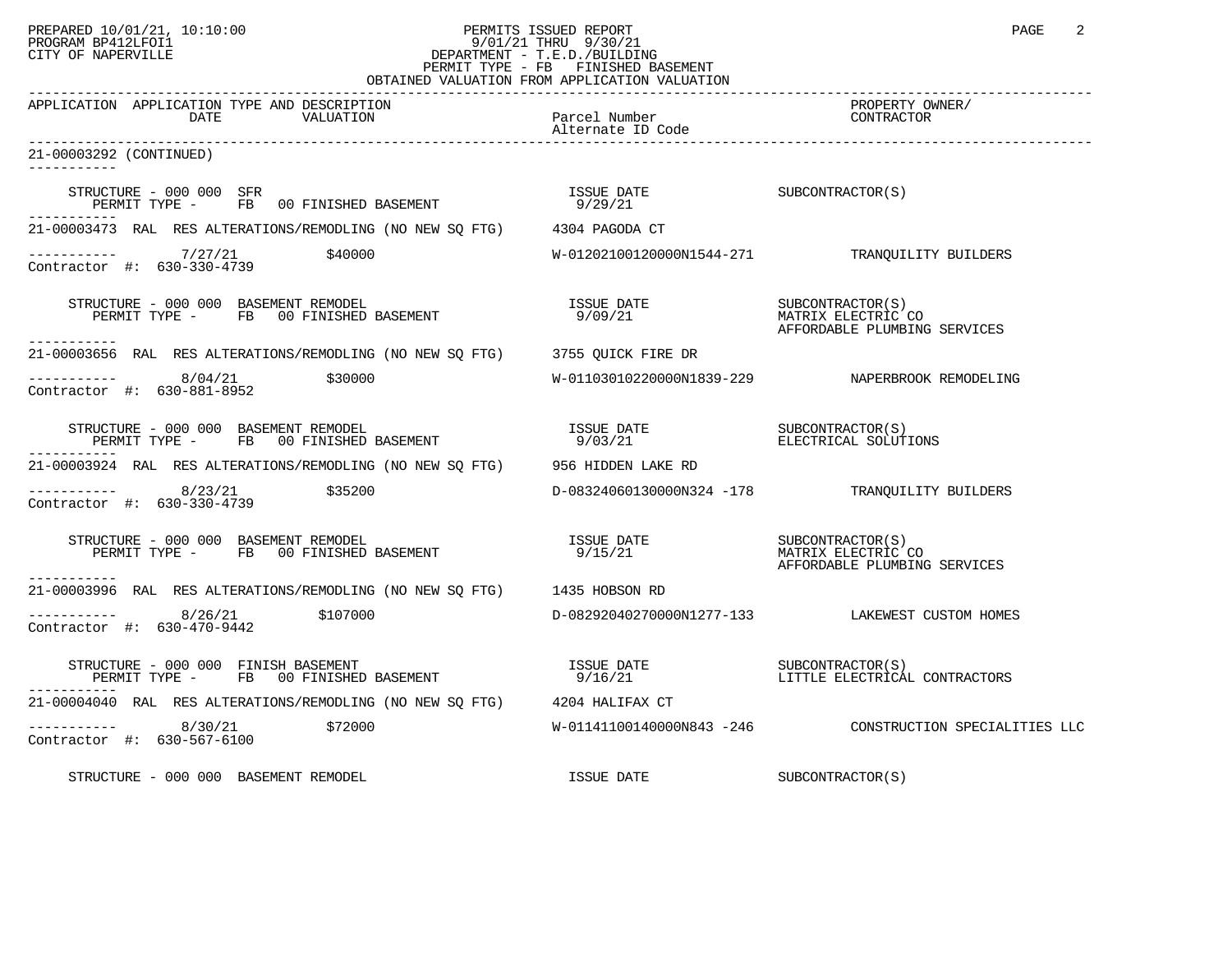## PREPARED 10/01/21, 10:10:00 PERMITS ISSUED REPORT PAGE 3<br>PROGRAM BP412LFOI1 PROGRAM PROGRAM BP412LFOI1 PROGRAM BP412LFOI1 9/01/21 THRU 9/30/21 CITY OF NAPERVILLE **Example 20** CITY OF NAPERVILLE PERMIT TYPE - FB FINISHED BASEMENT OBTAINED VALUATION FROM APPLICATION VALUATION

| APPLICATION APPLICATION TYPE AND DESCRIPTION<br>DATE<br>VALUATION                                                                                                                                                                                                                                        | Parcel Number<br>31tes - IP Gade<br>Alternate ID Code                            | PROPERTY OWNER/<br>CONTRACTOR                            |
|----------------------------------------------------------------------------------------------------------------------------------------------------------------------------------------------------------------------------------------------------------------------------------------------------------|----------------------------------------------------------------------------------|----------------------------------------------------------|
| 21-00004040 (CONTINUED)                                                                                                                                                                                                                                                                                  |                                                                                  |                                                          |
| PERMIT TYPE - FB 00 FINISHED BASEMENT<br>-----------                                                                                                                                                                                                                                                     | 9/20/21                                                                          | CONSTRUCTION SPECIALTIES<br>CONSTRUCTION SPECIALTIES     |
| 21-00004042 RAL RES ALTERATIONS/REMODLING (NO NEW SO FTG) 3128 KINGBIRD LN                                                                                                                                                                                                                               |                                                                                  |                                                          |
| $---------$ 8/30/21 \$65000<br>Contractor #: 224-201-7742                                                                                                                                                                                                                                                |                                                                                  | W-01092040790000N1428-213 MATRIX BASEMENT SYSTEMS        |
| $\begin{array}{cccccc} \texttt{STRUCTURE} & - & 000 & 000 & \texttt{BASEMENT REMODEL} & & & & & \\ \texttt{PERMIT TYPE} & - & \texttt{FB} & 00 \texttt{ FINISHED BASEMENT} & & & & & \\ \texttt{PERMIT TYPE} & - & \texttt{FB} & 00 \texttt{ FINISHED BASEMENT} & & & & & \\ \end{array}$<br>----------- |                                                                                  | ALL-PRO PLUMBING & REMODELING                            |
| 21-00004091 RAL RES ALTERATIONS/REMODLING (NO NEW SQ FTG) 1508 ALDERLEAF CT                                                                                                                                                                                                                              |                                                                                  |                                                          |
| $--------- 9/01/21$ \$40000<br>Contractor #:                                                                                                                                                                                                                                                             |                                                                                  |                                                          |
| STRUCTURE - 000 000 FINISHED BASEMENT<br>PERMIT TYPE - FB 00 FINISHED BASEMENT<br>-----------                                                                                                                                                                                                            | ISSUE DATE<br>9/23/21                                                            | SUBCONTRACTOR(S)<br>SL ELECTRIC INC<br>P & W PLUMBING    |
| 21-00004092 RAL RES ALTERATIONS/REMODLING (NO NEW SQ FTG) 235 TERRANCE DR                                                                                                                                                                                                                                |                                                                                  |                                                          |
| $--------- 9/01/21$ \$41081<br>Contractor #: 630-669-4461                                                                                                                                                                                                                                                |                                                                                  | D-08303030270000N197 -145 FINISHED BASEMENT CO           |
| STRUCTURE - 000 000 BASEMENT REMODEL<br>PERMIT TYPE - FB 00 FINISHED BASEMENT<br>-----------                                                                                                                                                                                                             | ISSUE DATE<br>9/22/21                                                            | SUBCONTRACTOR(S)<br>COLT ELECTRIC<br>TOPPEL PLUMBING INC |
| 21-00004167 RAL RES ALTERATIONS/REMODLING (NO NEW SO FTG) 4619 SHUMARD LN                                                                                                                                                                                                                                |                                                                                  |                                                          |
| ---------- 9/07/21 \$50000<br>Contractor #: 630-933-9323                                                                                                                                                                                                                                                 |                                                                                  | W-01174010130000N1536-256 AM KITCHEN & BATH              |
|                                                                                                                                                                                                                                                                                                          | ISSUE DATE SUBCONTRACTOR(S)<br>9/28/21 M AM KITCHEN & BATH<br>P&M PLUMBING HEATI | P&M PLUMBING HEATING & COOLING                           |
| TOTAL PERMITS ISSUED 15 TOTAL PERMITS HELD                                                                                                                                                                                                                                                               | $\Omega$                                                                         |                                                          |
| TOTAL APPLICATION VALUATION 5,333,801                                                                                                                                                                                                                                                                    |                                                                                  |                                                          |